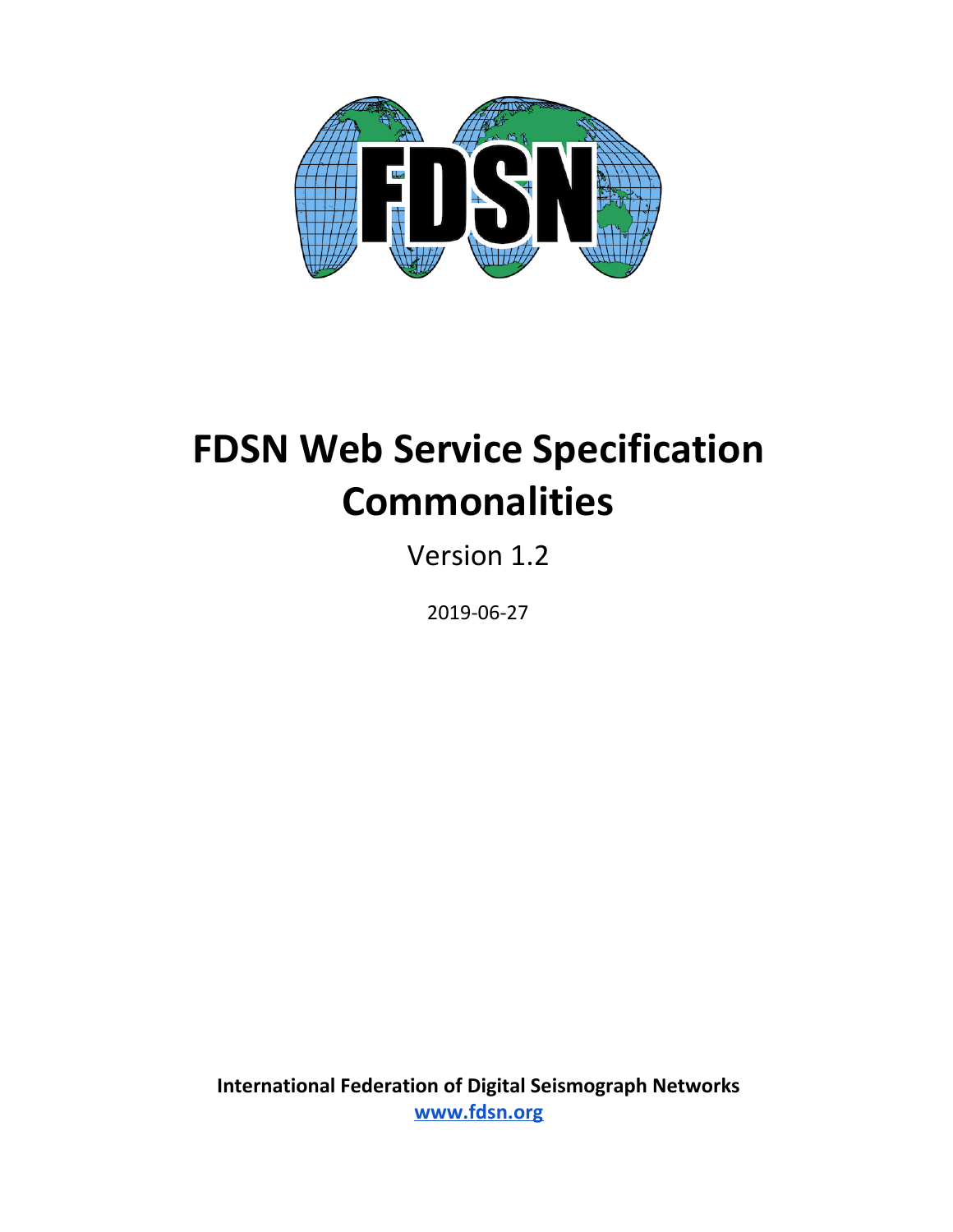# **Purpose**

To specify the common characteristics of web service interfaces for the exchange of time series data, related metadata, event parameter and other data within the context of the International Federation of Digital Seismograph Networks (FDSN). These common characteristics are referenced by multiple web service interface specifications, each defined in separate documents.

# **Versioning**

Web service implementations are versioned according the following three-digit (x.y.z) pattern:

*SpecMajor.SpecMinor.Implementation*

Where the fields have the following meaning:

*SpecMajor*: The major specification version, all implementations sharing this *SpecMajor* value will be backwards compatible with all prior releases. Values start at 1.

*SpecMinor*: The minor specification version, incremented when optional parameters or behavior is added to the previous specification but backwards compatibility is maintained with the previous major versions, i.e. all 1.# service versions will be compatible with version 1.0. Values start at 0.

*Implementation*: The implementation version, an integer identifier specific to the data center implementation. Useful to track service updates for bug fixes, etc. but with no implication on conformance to the specification.

Together the *SpecMajor* and *SpecMinor* versions imply a minimum expected behavior of a given service. This versioning scheme allows clients to expect specific behavior based on the *SpecMajor* version, while allowing the FDSN to extend the services with optional parameters while maintaining backwards compatibility. Each version number is service specific, there is no implication that *SpecMajor* version numbers across services are related.

# **Calling pattern**

The services will be invoked using a subset of REST and HTTP methods. In particular all services should be invoked using the HTTP GET method when possible and the HTTP POST method where the selection parameters are potentially large in size.

# **Service path and port**

The following base URI pattern is to be used at each data center implementing FDSN services:

## <site>**/fdsnws/<service>/<majorversion>/**

where **service** is the name of the service and **majorversion** is an integer value specifying the major specification (*SpecMajor)* version supported by the service. A **site** is the domain name of the data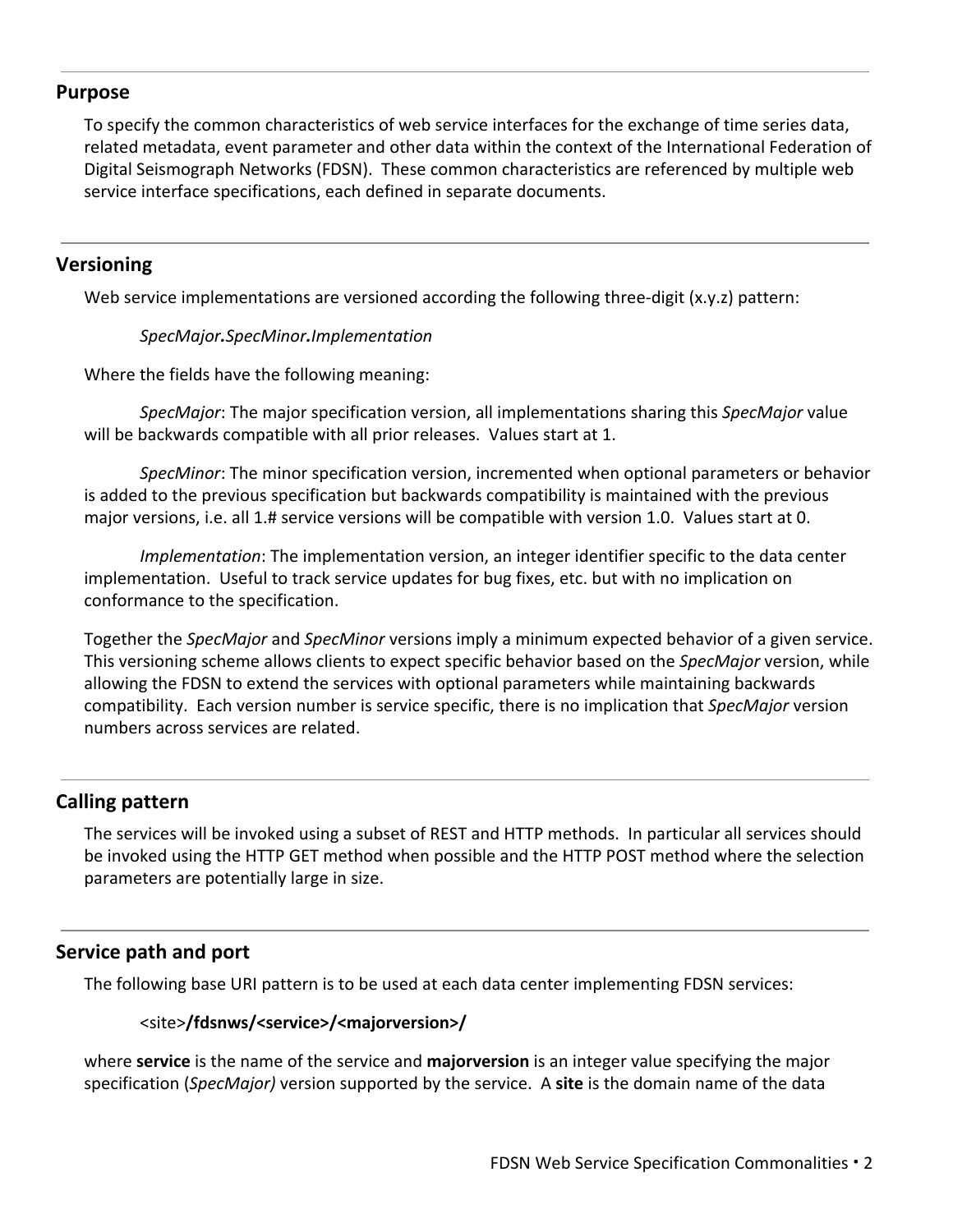center hosting FDSN web services. For example the base URI for version 1 of the FDSN station service at ORFEUS might be:

www.orfeus-eu.org/fdsnws/station/1/

All services should be available on TCP/IP port 80.

# **Common service methods**

All services should support these common methods:

**query** – to submit a data or information request

**version** – to request the full service version (*SpecMajor.SpecMinor.Implementation)*

**application.wadl** – to request a WADL for the interface

Details of each method and further methods specific to a service are documented in the relevant service specifications.

For example, submitting queries to a service named station at ORFEUS would be performed using this URI:

http://www.orfeus-eu.org/fdsnws/station/1/query?<key=value parameters>

Similarly requesting the implementation version of the same service would be done using this URI: http://www.orfeus-eu.org/fdsnws/station/1/version

which returns as simple text string indicating the software version, e.g. "1.2.8".

Requesting the WADL for a the same interface: http://www.orfeus-eu.org/fdsnws/station/1/application.wadl

# **Minimum functionality**

Implementations of these service interfaces should support all methods specified as required. Additionally, interfaces should conform to the calling patterns and expected results identified in this document to be considered conformant with the specification. Authentication methods are an exception, and only need to be supported by data centers that wish to require authentication for access to specific data sets.

Each service definition includes required and optional parameters; an implementation must support the required parameters to be considered conformant. The optional parameters supported by any given implementation should be specified in the WADL returned by the service.

## **Request URI construction**

Request URIs to FDSN web services must not exceed 2000 bytes in length including the URL encoding; most common requests will be much shorter. Requests should be URL Encoded as a standard practice before submission to the service, but services should handle non-encoded submissions as far as is possible.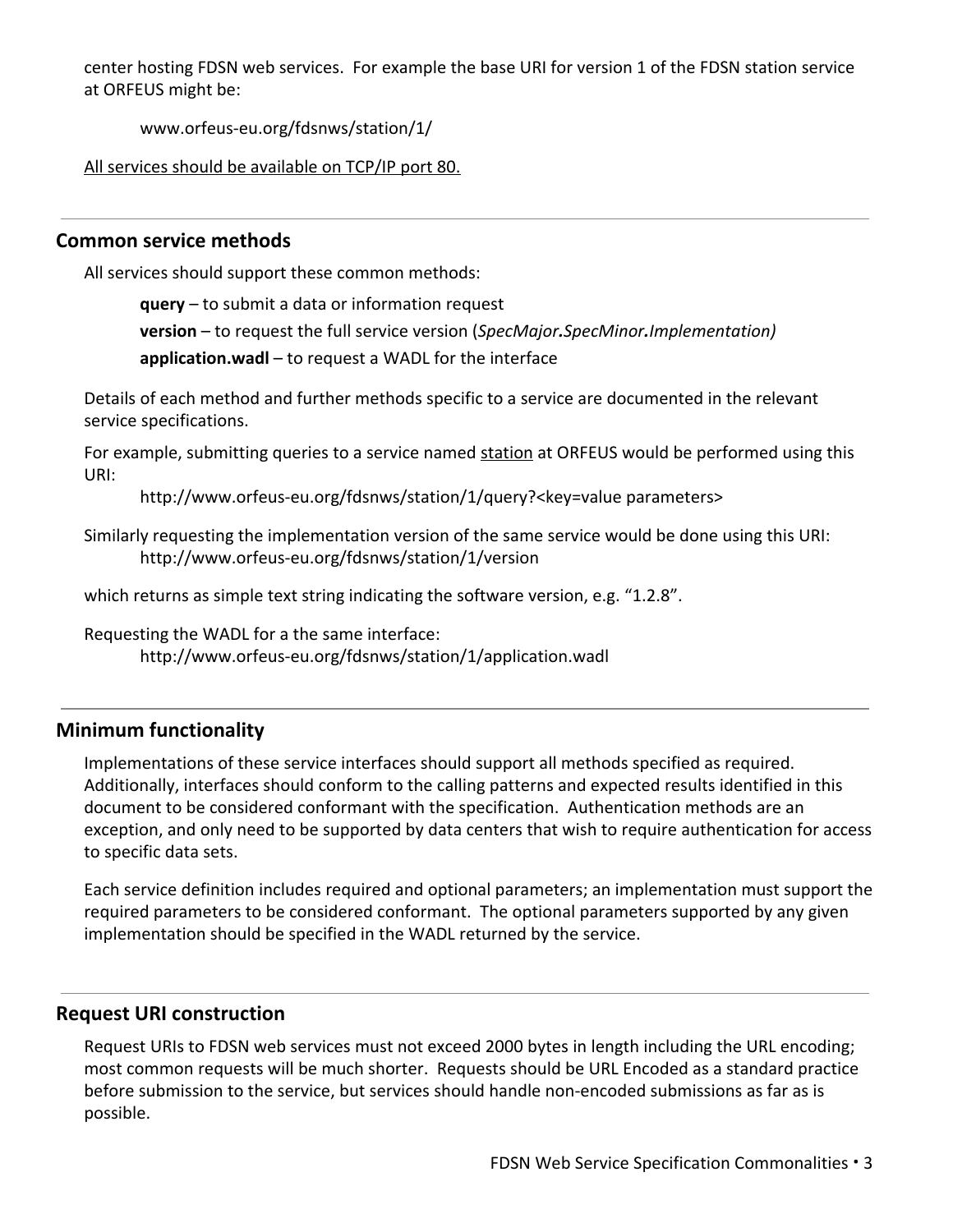# **Common service responses**

General responses that should be used by all services are outlined below. Responses specific to each service may be present individual specification.

#### **No data selected**

If a properly formatted request is submitted but would result in no data being returned to the user the service should return **HTTP status 204** (No Content) by default. Alternatively, the optional *nodata* parameter can be used to request that **HTTP status 404** (Not Found) be returned instead. A 404 status helps clarify situations where a 204 may be confusing, such as a web browser user, by including a message in the response. Clients should be aware that the 404 status code may be returned for error conditions such as problems with the web application or application container. Due to the multiple meanings for a 404 status, the 204 status is preferred for programmatic (non-browser) access.

#### **Errors messages**

All errors reported to the client, either HTTP 4xx or 5xx status codes, should include an error message transmitted as MIME type **text/plain** using the following pattern:

Error <CODE>: <SIMPLE ERROR DESCRIPTION> <MORE DETAILED ERROR DESCRIPTION> Usage details are available from <SERVICE DOCUMENTATION URI> Request: <SUBMITTED URL> Request Submitted: <UTC DATE TIME> Service version: <3-LEVEL VERSION>

#### **Result set limitations**

Limitations on the amount of information returned for any given request may be imposed independently for each service by each data center. If a client submits a request that would result in a data set beyond the service limit the service should return an **HTTP status 413** (Request Entity Too Large). A **413** should also be returned when the request itself is too large, the standard meaning of the status. In most cases, differentiating between these two cases will be obvious.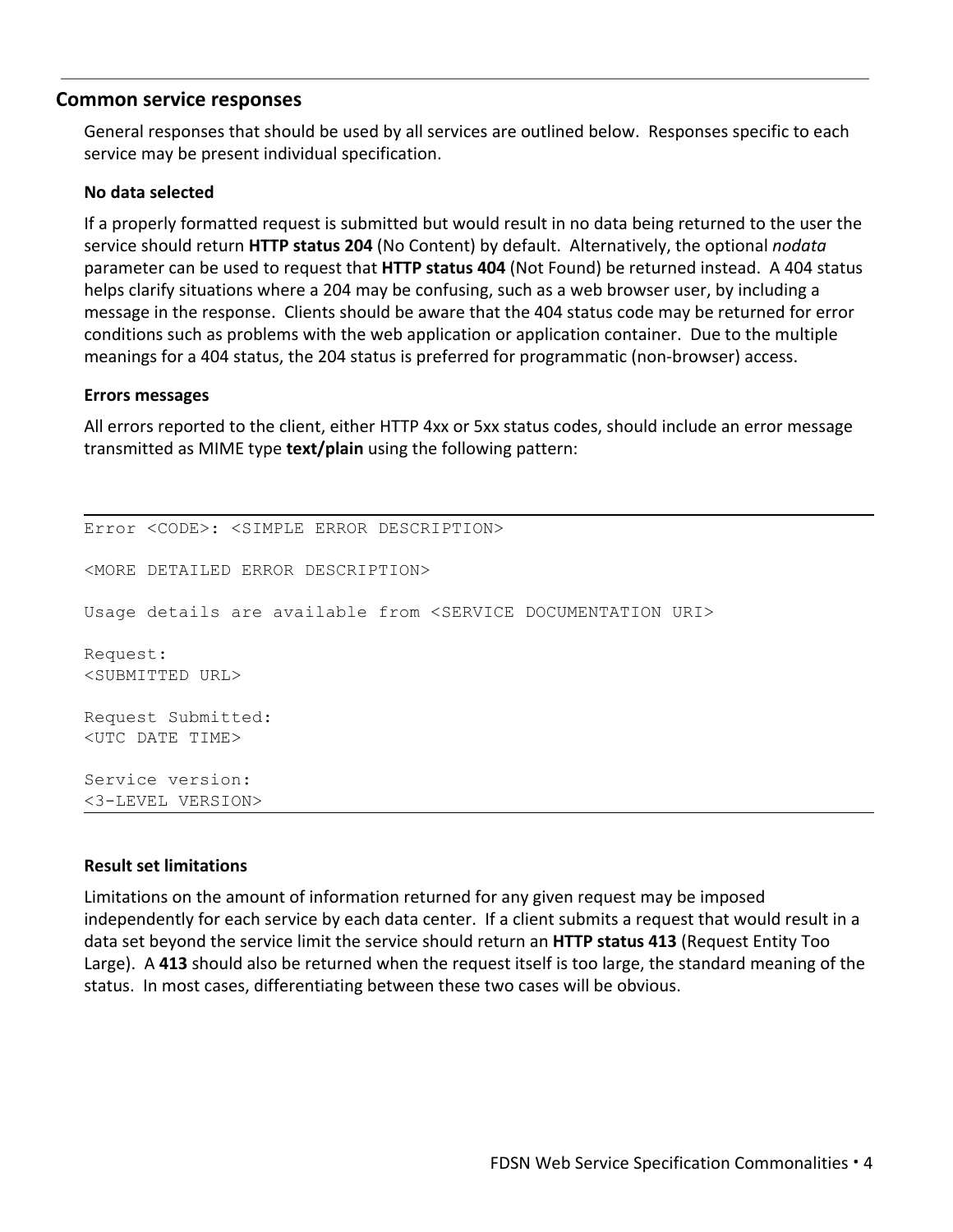#### **WADL conventions**

The WADL documents returned by FDSN services should follow these guidelines:

- All public parameters supported by an interface shall be documented in the WADL.
- Parameters supported by the interface shall be documented using the long version of the parameter name and not the abbreviated version.
- Parameters not included in the specification (data center-specific extensions) shall be documented with a type and a short description.

## **Common HTTP status codes**

Table 1 includes a list of common status codes returned by FDSN web services. In most cases these will be the only codes returned by the services. Under error, maintenance or otherwise unusual conditions a client may receive other HTTP codes generated by web service containers, layer 7 routers (e.g. load balancers), firewalls, etc.

| Code | Description                                                                                                                                                                                                                                             |  |
|------|---------------------------------------------------------------------------------------------------------------------------------------------------------------------------------------------------------------------------------------------------------|--|
| 200  | Successful request, results follow                                                                                                                                                                                                                      |  |
| 204  | Request was properly formatted and submitted but no data matches the selection                                                                                                                                                                          |  |
| 400  | Bad request due to improper specification, unrecognized parameter, parameter value out of range, etc.                                                                                                                                                   |  |
| 401  | Unauthorized, authentication required                                                                                                                                                                                                                   |  |
| 403  | Authentication failed or access blocked to restricted data                                                                                                                                                                                              |  |
| 404  | Alternate to 204 (set via the 'nodata' parameter), normally used for results returned to a web browser.                                                                                                                                                 |  |
| 413  | Request would result in too much data being returned or the request itself is too large, returned error<br>message should include the service limitations in the detailed description. Service limits should also be<br>documented in the service WADL. |  |
| 414  | Request URI too large                                                                                                                                                                                                                                   |  |
| 500  | Internal server error                                                                                                                                                                                                                                   |  |
| 503  | Service temporarily unavailable, used in maintenance and error conditions                                                                                                                                                                               |  |

#### Table 1. Common HTTP status codes returned by FDSN services

# **Common service parameter characteristics**

## **Wildcards and lists in channel constraints parameters**

The channel constraint parameters (network, station, location and channel) may include two specific wildcard characters with the following meaning:

- **\*** Matches zero to many characters
- **?** Matches any single character

The channel constraint parameters may also be submitted as comma-separated lists in order to select two or more values with a single request. For example, the channel parameter may be used to specify multiple channels:

```
channel=LHE,LHN,LHZ,BHZ (the individual values may also include wildcards)
```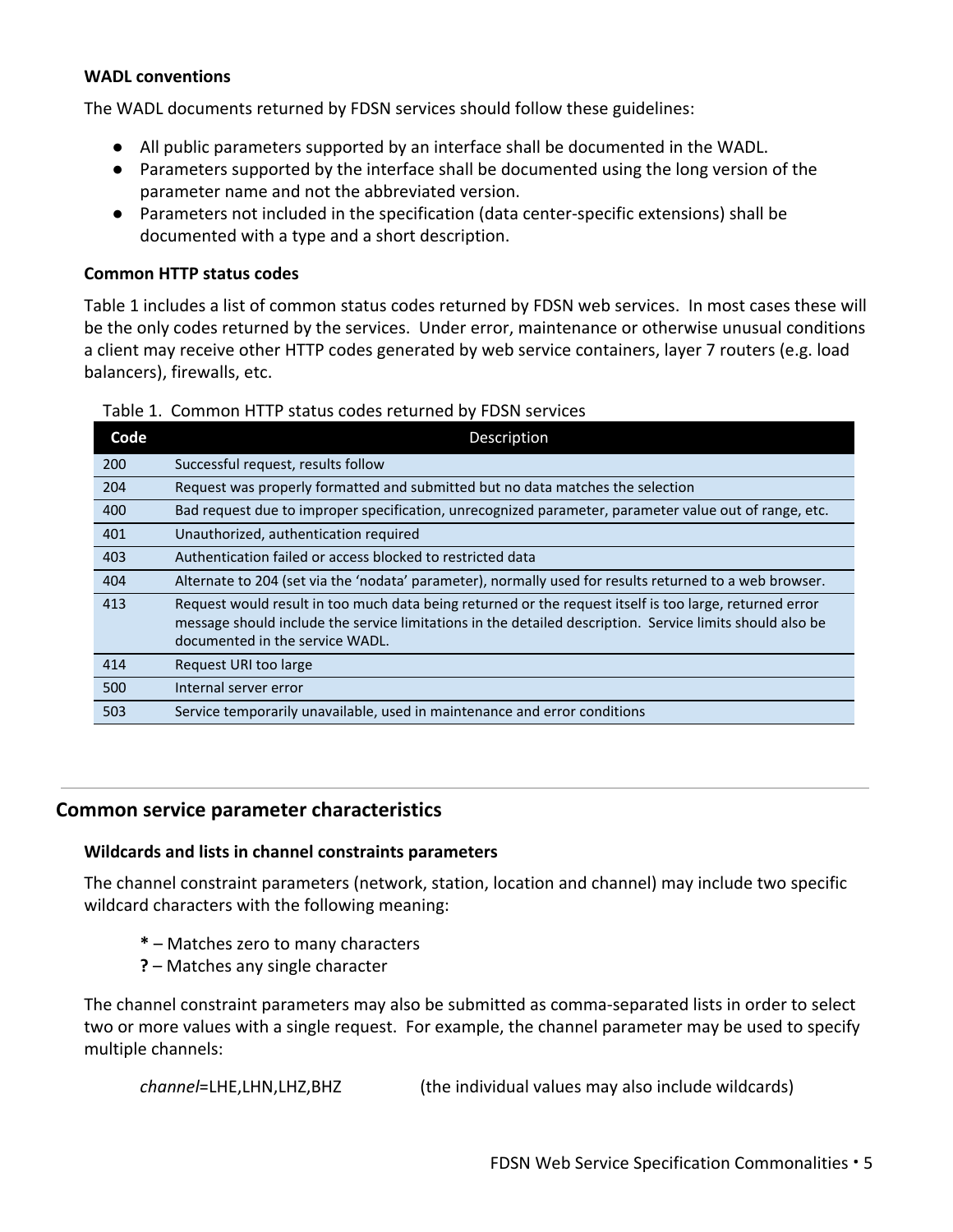# **Time parameter values**

All **time** values are specified in UTC and should use one particular variation of the ISO 8601 standard with the addition of sub-seconds:

### **YYYY-MM-DD**T**HH:MM:SS.ssssss**

Where the fields are as specified in ISO 8601 and a "T" separates the date and time. The "**ssssss**" are the sub-seconds expressed between 1/10 of a second to microsecond resolution; they do not all need to be present.

Two shorter variations for specifying time should be supported:

| YYYY-MM-DDTHH:MM:SS | (implies a time of YYYY-MM-DDTHH:MM:SS.000000) |
|---------------------|------------------------------------------------|
|---------------------|------------------------------------------------|

where the sub-seconds are interpreted to be zeros and

**YYYY-MM-DD** (implies a time of **YYYY-MM-DD**T00:00:00.000000)

where the hour, minute, second and sub-second are interpreted to be zeros.

## **Time parameter interpretation**

The *starttime* parameter should be interpreted as selecting any data or information (time series samples, earthquake origins, metadata epochs) at times on or later than the value specified. Similarly, the *endtime* selects any data or information at times on or prior to the value specified. The selection shall include any metadata epochs intersecting with the specified time range.

The *startbefore, startafter, endbefore* and *endafter* parameters, used only for the **fdsnws-station** service, specify the selection of information strictly starting or ending before or after a specified time value; they do not match any information occurring exactly at the time specified. These selection parameters are specifically for metadata and are useful for matching information that would otherwise be difficult with the other time parameters.

## **String, float, boolean and integer parameter types**

String type parameters may include ASCII characters, including the asterisk (\*) and question mark (?) that have special meaning as wildcards for specific parameters.

Float type parameters should be specified in decimal notation, for example "98.1023". Scientific notation using an exponent or other representations will not accepted and should generate errors.

Boolean type parameters should be specified as either "TRUE" or "FALSE", case insensitive.

Integer type parameters should be specified in decimal notation without a decimal point, exponential or other notation.

## **Blank SEED location identifier selection**

Blank or empty location identifiers are encoded in SEED as two space characters (ASCII decimal 32). These may be specified by setting the *location* parameter to a string of two spaces, but care must be taken to properly encode the URI. For clarity and convenience, blank SEED location identifiers may also be specified by setting the *location* parameter to "--" (two dashes) which the service should translate to two space characters as needed.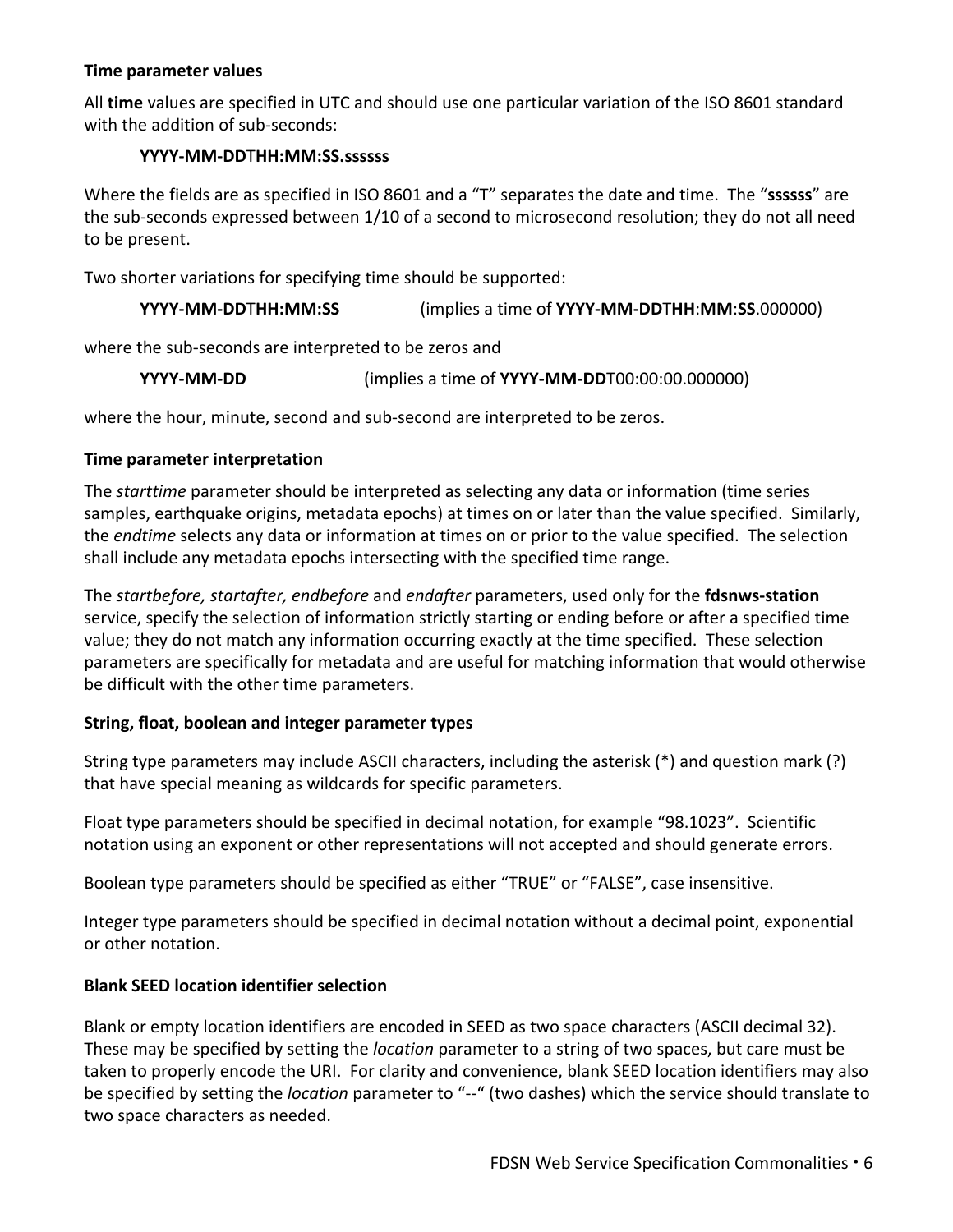# **References**

SEED data format - [http://www.iris.edu/manuals/SEEDManual\\_V2.4.pdf](http://www.iris.edu/manuals/SEEDManual_V2.4.pdf)

Web Application Description Language (WADL) - <http://www.w3.org/Submission/wadl/>

# **Credits**

This document was designed and is maintained by the Incorporated Research Institutions for Seismology (IRIS), Data Services on behalf of the FDSN.

# **Changes**

Note: Through 2019-06-27 the change entries reflect the original, monolithic specification document, which included **fdsnws-station**, **fdsnws-dataselect**, and **fdsnws-event** service definitions, and remain as a record.

2012-07-12 **·** Initial specification, release candidate 1

## 2012-07-18

- 1. Remove <Total> elements from **catalog** and **contributor** XML responses for **fdsnws-event**.
- 2. Designate the **fdsnws-station** specification as provisional until the FDSN StationXML schema is defined.

## 2012-11-20

- 1. Include example request URI's for each service.
- 2. Remove provisional status on fdsnws-station.

2013-04-24 **·** Version 1.0 final

- 1. Replace parameter name *preferredonly* with *includeallorigins* in the fdsnws-event section of Table 1 and make the default value FALSE. This now matches other references to the parameter names and was the original intention.
- 2. Change the example of exclusive parameter sub-groups to refer to **fdsnws-station** as a more appropriate illustration (page 4).
- 3. Add link to FDSN StationXML specification in references and remove provisional language.
- 4. Remove the DRAFT designation.

2013-09-18 **·** Integrate proposed version 1.1 changes

- 1. Add designation of required versus optional parameters for each service interface.
- 2. Allow **fdsnws-station** to accept arbitrary selections via the POST method. Support for this method is required for all 1.1 implementations of fdsnws-station.
- 3. Add optional *format* parameter to each service definition. The default formats of miniSEED, StationXML and QuakeML remain the same for each interface. For station and event, document an alternate, simple text format to return when *format=text* including examples.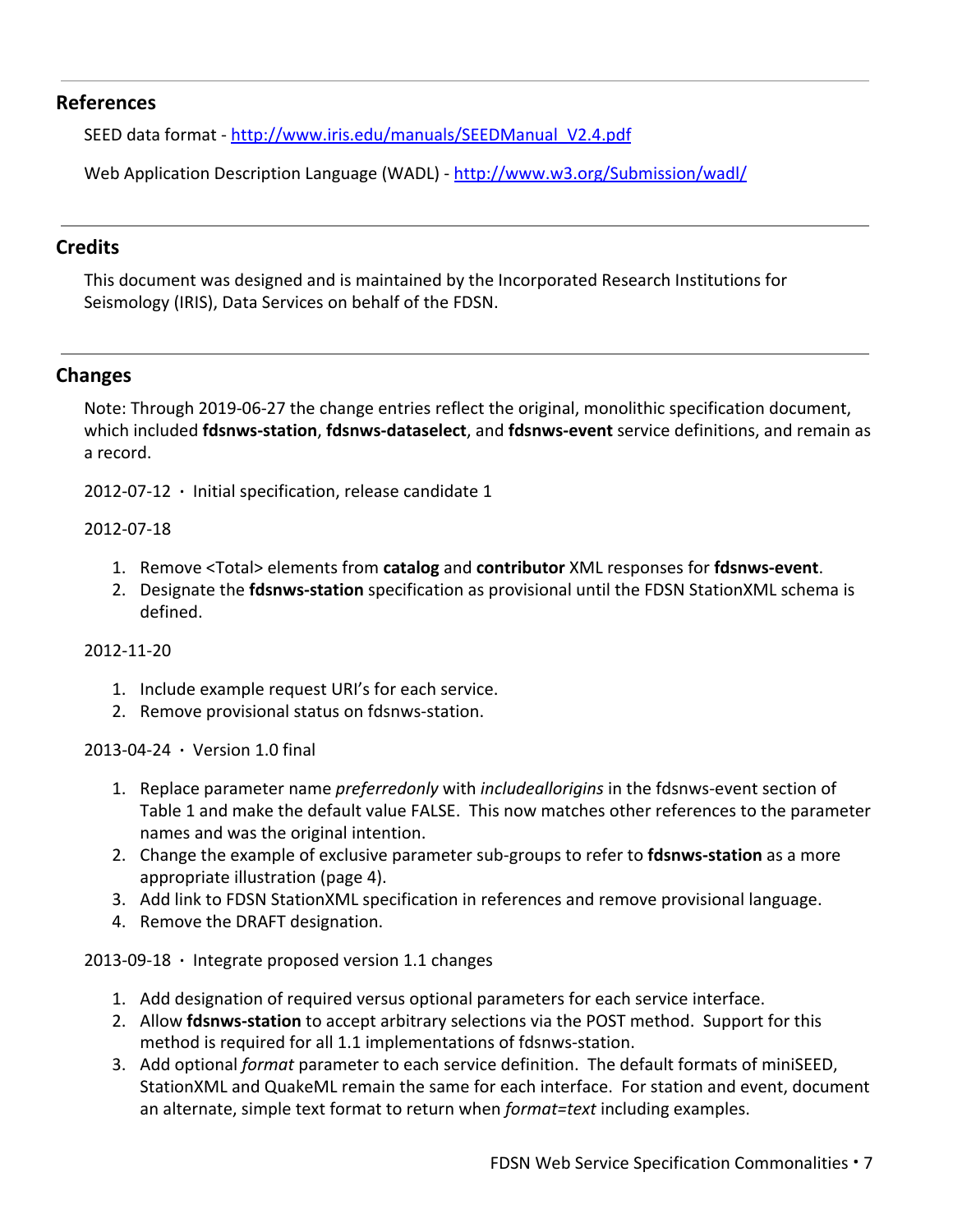- 4. Add optional *nodata* parameter to each service definition that accepts values of '204' (default) and '404'. This parameter controls the HTTP status code to return when the request was successful but matched no data.
- 5. Add optional *matchtimeseries* parameter to the **fdsnws-station** definition. This parameter is used to limit results to selections that match time series data availability.
- 6. Clarify definition of *starttime* and *endtime* parameters to explicitly include metadata epochs intersection with the specified time range.
- 7. Clarify definition of minimum and maximum latitude and longitude to be inclusive by adding "or equal to" to their description.

2013-10-04 **·** 1.1 release candidate

- 1. Add description and clarification for the columns of the text formats for **fdsnws-station** and **fdsnws-event**.
- 2. Avoid ambiguity of required parameters by re-naming the appropriate column "Support" and changing the values to "Required" and "Optional".
- 3. Add another example request to the **fdsnws-event** interface illustrating a query for text data and a portion of the response that might be expected.

2013-10-15 **·** 1.1 release candidate 2

- 1. Add section describing WADL conventions.
- 2. Clarify that when the *format* parameter is not specified the default format must be returned.
- 3. Clarify that an HTTP 413 status shall be returned when either the request entity itself is too large or the resulting data set would be too large, the latter being an extension of the standard meaning.

2013-10-25 **·** Version 1.1 final

- 1. Clarify limitations of text output format: vertical bars cannot be included in fields, multiple origins & magnitudes cannot be included, phase arrivals cannot be included.
- 2. Document intended behavior for the matchtimeseries parameter of fdsnws-station.
- 3. Change minimum value for the *limit* parameter to **fdsnws-event** to 1, previously 0.
- 4. Reformat Table 1 so complete table is visible.
- 5. Re-number tables, Table 1 was previously used for two different tables.

2015-06-19 **·** Version 1.1b (clarifying edit, internal version change only)

1. Add *SiteName* column to station-level text template (page 12) for **fdsnws-station** as was the original intention and to match the example and predominant implementations.

2019-04-02 **·** Version 1.2

- 1. Update **fdsnws-event** specification to version 1.2, with the following changes:
	- a. addition of the *eventtype* parameter
	- b. addition of the EventType column in the text output format (and example)
- 2. Split Table 2 into Table 2a and 2b to allow additions and increase legibility.

# 2019-06-27

1. Reformat document to only contain specification commonalities, removing service specific details that will now be in separate documents.